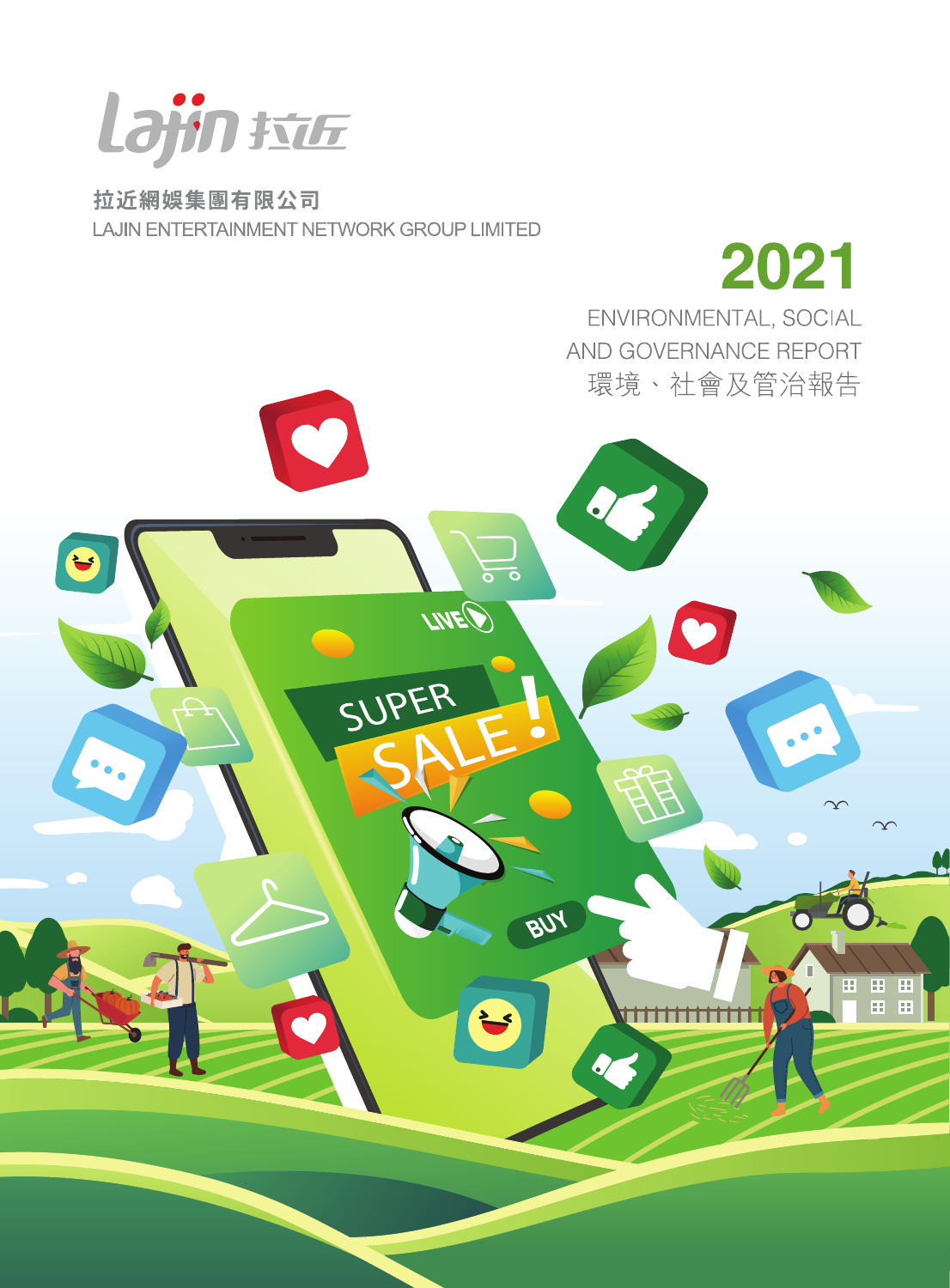### **GENERAL**

The board of directors (the "Board") of Lajin Entertainment Network Group Limited (collectively, the "Group" or "We") is pleased to present the Environmental, Social and Governance Report for the year ended 31 December 2021 ("the Reporting Year"), which summarizes our initiatives, strategies and objectives relating to environmental, social and governance ("ESG") issues, describes our vision and commitment to the fulfilment of our corporate social responsibilities, and provides an overview on the Group's performance, management policies, mechanisms and measures in relation to the environmental and social related matters.

This Report is prepared in compliance with the mandatory disclosure requirements and the "comply and explain" provisions of the Environmental, Social and Governance Reporting Guide as set out in the Appendix 20 to the GEM Listing Rules. The Board considers that the Group has complied with the above requirements and provisions set out in the Environmental, Social and Governance Guidelines.

### **ESG GOVERNANCE STRUCTURE**

The Group recognizes the importance of ESG to the corporate sustainable development and has integrated ESG concepts into our corporate culture and daily operations, with the Board overseeing the ESG practices and assuming the overall responsibilities. The ESG related responsibilities have been further delegated from the Board to the management and the functional department. Through the adoption the top-down management approach as mentioned above, the Group will be committed to promoting ecological and environmental protection, thus proving the effectiveness of our ESG management approach.

Roles and responsibilities in managing ESG matters are defined within the Group as follows:

The Board is responsible for:

- overseeing and approving ESG policies and strategies, including the identification, evaluation, prioritization and management of material ESG issues;
- ensuring the establishment of appropriate and effective ESG risk management and internal control systems;
- setting up ESG management approach and strategy;
- conducting continuous review of ESG performance; and
- reviewing and approving the ESG Reports.

The management is responsible for:

- identifying key stakeholders and prioritizing their ESG concerns;
- formulating relevant ESG policies, measures and targets;
- supervising the implementation and reviewing the effectiveness of ESG policies and measures;
- reviewing the achievement of ESG objectives; and
- preparing and submitting the ESG reports to the Board for approval.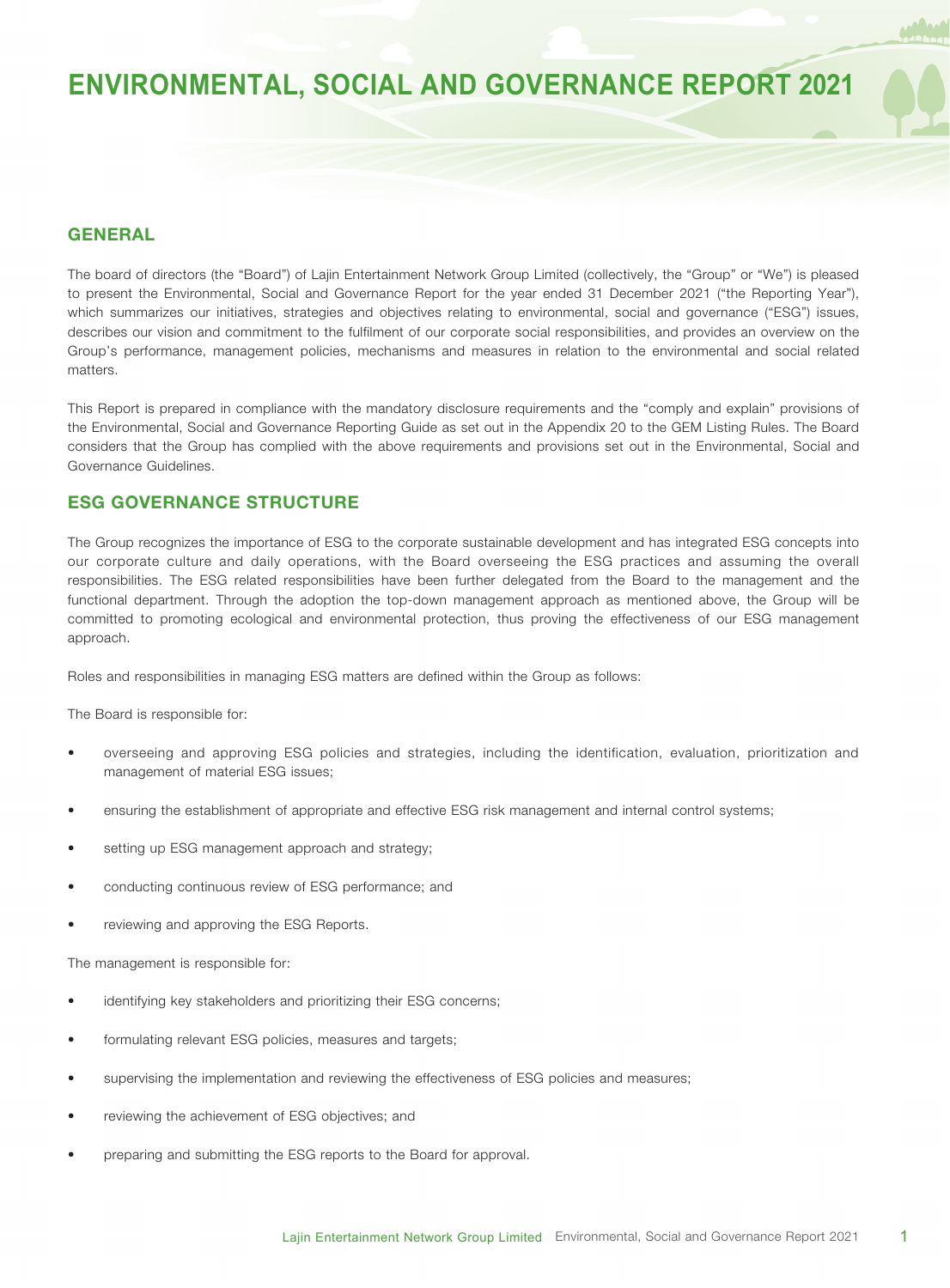The functional departments are responsible for:

- coordinating and implementing specific ESG policies, objectives and measures;
- collecting information and data relating to the Group's ESG performance; and
- assisting the management in preparing the ESG Reports.

### **GOVERNANCE STRATEGY**

The Group is committed to all areas of corporate social responsibility, such as reducing emissions, saving resources, providing employees with a safe and healthy working environment. In order to implement the Group's sustainable development philosophy, our strategy is to comply with all relevant laws and regulations applicable to our scope of business and to continuously improve our environment management of every aspect towards the industry best practice. We also pay close attention to stakeholders' demands and established a diversified communication channel to collect and response to their concerns. Through the well-defined governance structure and communication channels, we could identify and prioritize key ESG related-issues that are closely related to our business during the materiality assessment process and to ensure that the ESG strategy is closely aligned with the Group's overall business strategy.

### **STAKEHOLDER ENGAGEMENT**

The Group believes that creating long-term value for stakeholders is important to sustain its business success. We value the intelligence gained from the stakeholders' insights, inquiries and continuous interest in the Group's business activities. During the year, the Group has identified key stakeholders that are important to the business. Various communication channels have been established in order to incorporate stakeholders' concerns into our operation and decision-making process in a timely manner and to response to those concerns actively. The following table provides an overview of the Group's key stakeholders, their expectations and requirements and communication channels that have been used to reach, listen and respond to them.

| <b>Key stakeholders</b>                       | <b>Expectations and requirements</b>                                                                                            | <b>Communication channels</b>                                                                                                                                                                         |  |
|-----------------------------------------------|---------------------------------------------------------------------------------------------------------------------------------|-------------------------------------------------------------------------------------------------------------------------------------------------------------------------------------------------------|--|
| Internal key stakeholders                     |                                                                                                                                 |                                                                                                                                                                                                       |  |
| Employees<br><b>External key stakeholders</b> | Labour rights and interests<br>٠<br>Benefits and welfare<br>٠<br>Career development<br>٠<br>Health and occupational safety<br>٠ | Employee activities<br>$\bullet$<br>Performance appraisal<br>$\bullet$<br>Employee handbook<br>$\bullet$<br>Trainings and drills<br>$\bullet$                                                         |  |
| Investors/shareholders                        | Return on investment<br>٠<br>Good corporate governance system<br>٠<br>Transparency and disclosure of<br>corporate information   | Shareholders' meetings<br>$\bullet$<br>Quarterly, interim and annual reports<br>$\bullet$<br>Announcements and circulars<br>$\bullet$<br>Official company website<br>$\bullet$<br>Emails<br>$\bullet$ |  |
| Government/regulatory<br>authorities          | Compliance with laws and<br>٠<br>regulations<br>Fulfillment of corporate legal<br>٠<br>responsibilities                         | Regular reporting<br>$\bullet$<br>Laws and regulations<br>$\bullet$                                                                                                                                   |  |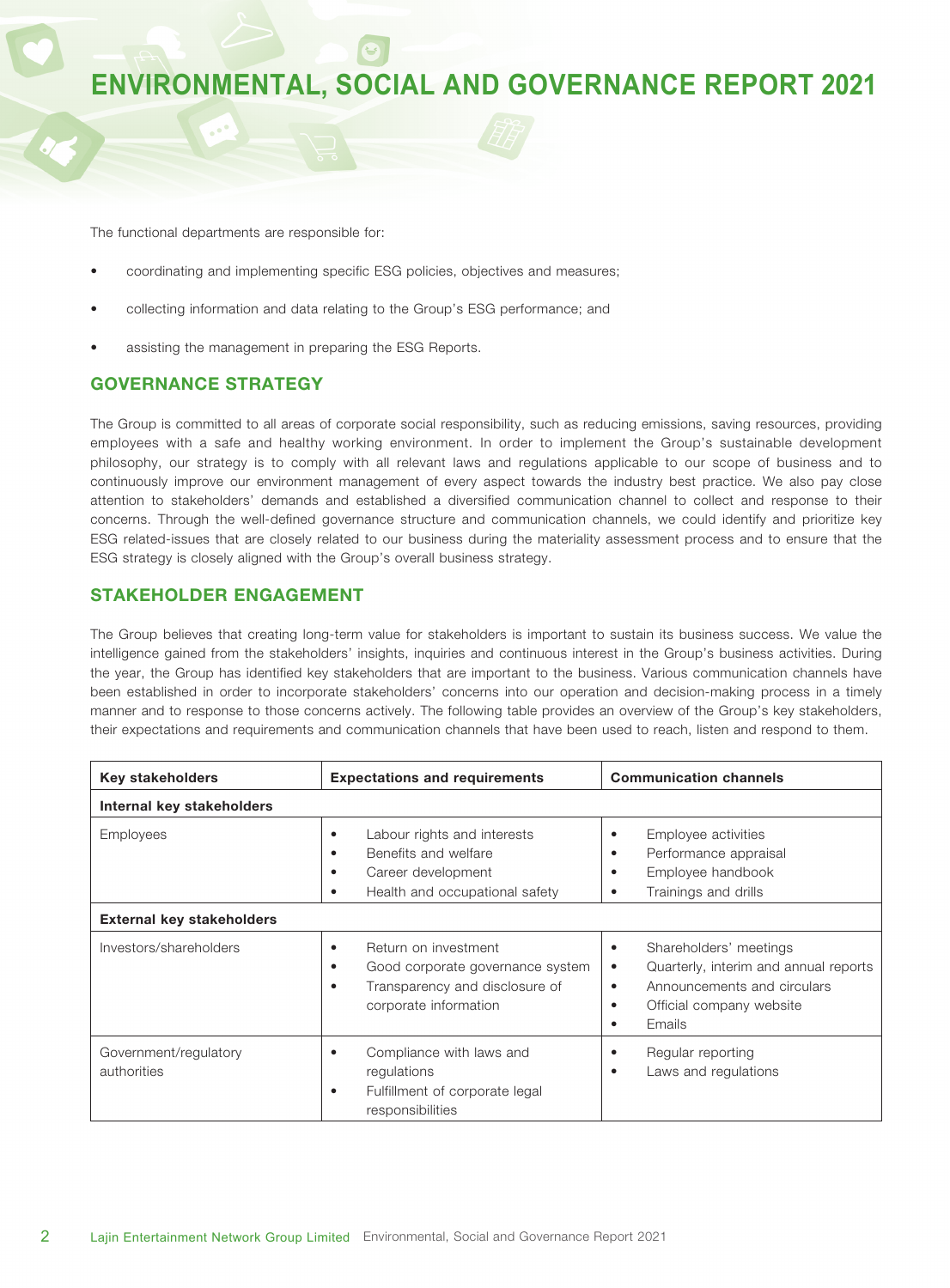| <b>Key stakeholders</b>              | <b>Expectations and requirements</b>                                                                                                 | <b>Communication channels</b>                                                                                                                          |  |
|--------------------------------------|--------------------------------------------------------------------------------------------------------------------------------------|--------------------------------------------------------------------------------------------------------------------------------------------------------|--|
| Customers and<br>potential customers | Quality products and services<br>Timely delivery<br>٠<br>Reasonable price<br>٠<br>Value of services                                  | <b>Business visits</b><br>$\bullet$<br>Email, telephone and<br>$\bullet$<br>communication applications<br>Customer comments and feedback<br>٠          |  |
| Suppliers/business partners          | Payment schedule<br>٠<br>Stable demand<br>٠                                                                                          | <b>Business visits</b><br>$\bullet$<br>Email, telephone and<br>$\bullet$<br>communication applications<br>Supplier performance evaluation<br>$\bullet$ |  |
| Community                            | Cooperate with pandemic<br>preventive policy<br>Environmental protection<br>٠<br>Community contribution<br>٠<br>Economic development | Direct communication<br>٠<br>Official company website<br>$\bullet$<br>Community involvement<br>٠<br>Staff volunteering activities<br>$\bullet$         |  |

### **MATERIALITY ASSESSMENT**

In order to identify and consider what ESG-related issues may be material to the Group, the Group has conducted the materiality assessment through the following three steps:

### **Step 1: Identification**

• The key ESG-related issues were identified in accordance with the ESG Reporting Guide, peer benchmarking, media monitoring and etc.

#### **Step 2: Prioritisation**

• Stakeholders' expectations and requirements were collected through the communication channels as mentioned in the "Stakeholder engagement" section. All ESG-related issues were prioritized based on the results of stakeholder engagement process, which incorporated with the industrial trends, peer benchmarking, and the capital market focus.

#### **Step 3: Validation**

• Top five issues were identified as the key and material ESG-related issues of the Group, the materiality assessment result was reviewed and confirmed by the Board.

During the Reporting Year, as a result of the materiality assessment, we have prioritized quality control, energy management, procurement and supply chain management, employee development and training, corporate governance and risk management as key ESG issues. The Group will pay more attention on the above areas and focus on strengthening the discussion of material issues, in order to respond to the concerns of stakeholders. Key initiatives and activities are summarized in the following sections.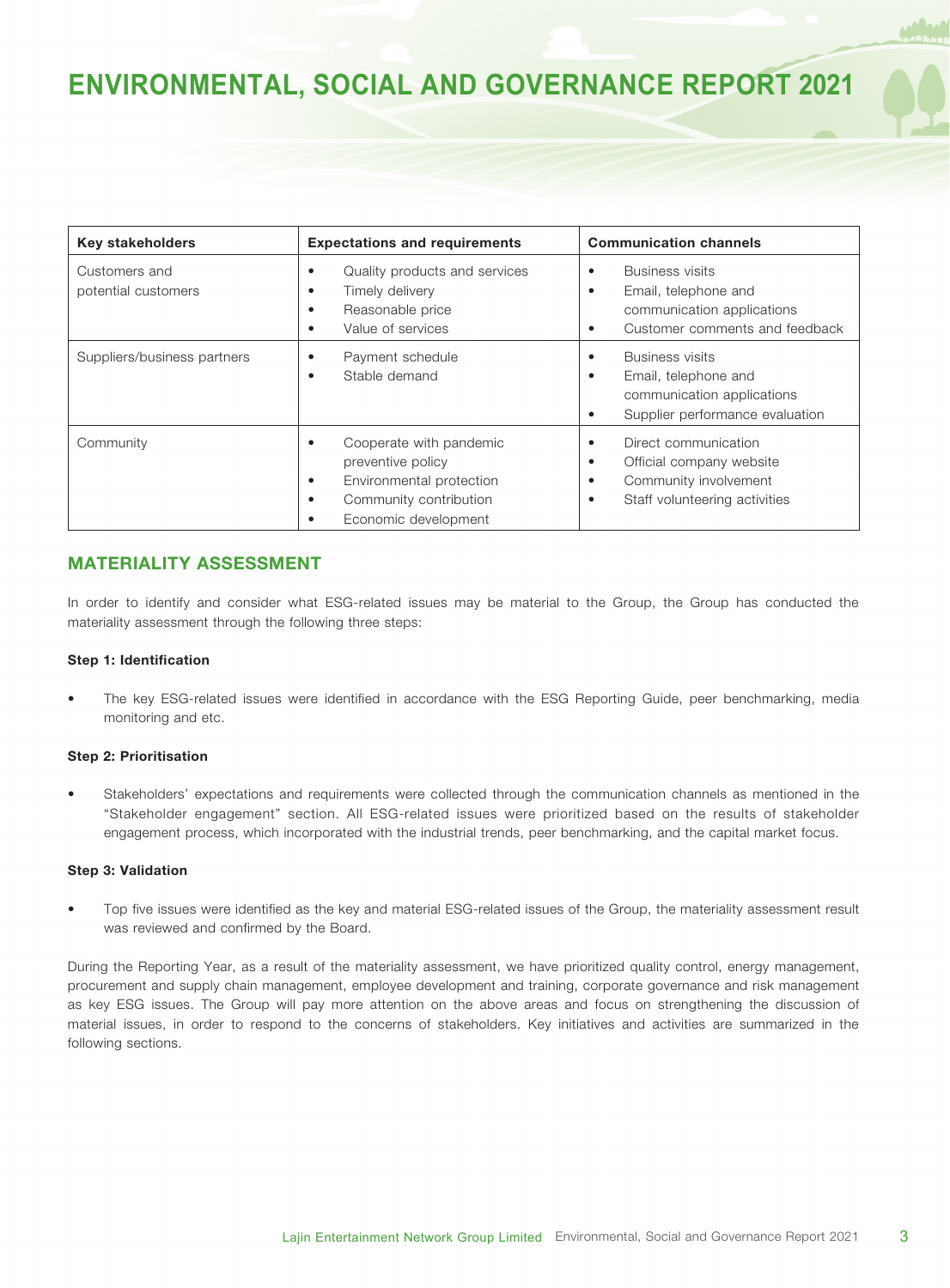### **OBJECTIVES AND REVIEW**

While developing its business, the Group is committed to improving its business operation management. The Group's business is primarily divided into "Movies, TV programmes and internet contents segment" and "New media e-commerce segment". The resources we use are mainly electricity and paper. We always aim to reduce emissions and resources consumption so as to reduce the impact on the surrounding environment where we operate. At the same time, we have a sound employment system to create a diverse, inclusive, healthy and safe working environment, and maintain close communication with employees to understand their needs. During the pandemic prevention and control period, the Group gives priority to employee safety and well-being, and provides pandemic prevention supplies and flexible working arrangements for employees in need. The table below summarizes our key objectives.

|    | <b>Our objectives</b>              |                                                                                                                                                                                                        |
|----|------------------------------------|--------------------------------------------------------------------------------------------------------------------------------------------------------------------------------------------------------|
| 1. | Strict compliance with regulations | Legal compliance - ensuring that the Group's business operations are in<br>$\bullet$<br>compliance with applicable laws and regulations                                                                |
|    |                                    | Ethics – adhering to ethical standards of business integrity and establishing<br>$\bullet$<br>a culture of compliance                                                                                  |
| 2. | Quality assurance                  | Product and service quality - ensuring quality of goods and services in<br>$\bullet$<br>satisfying customers' requirements                                                                             |
| 3. | Environmental protection           | Environmental management - regularly monitoring various environmental<br>$\bullet$<br>parameters to minimize the relevant environmental impact, saving resources<br>and reducing emissions             |
|    |                                    | Climate change strategy $-$ regularly reviewing the Group's approach to<br>$\bullet$<br>climate change, and identifying risks and opportunities, and relevant<br>countermeasures                       |
| 4. | People-oriented                    | Diversity and inclusion - respecting the labour rights and human rights of<br>$\bullet$<br>all employees, maintaining high ethical standard and promoting a culture of<br>inclusion within the company |
|    |                                    | Working environment - providing employees with a supportive, happy and<br>healthy working environment                                                                                                  |
| 5. | Giving back to society             | Using our expertise and resources to serve the communities in which we<br>$\bullet$<br>operate                                                                                                         |

The management evaluates the ESG performance through regular reports provided by each functional department and reports the evaluation results to the Board. The Board reviews the achievement of objectives and reviews the progress and effectiveness of the related governance matters. Meanwhile, the Board will continue to monitor the risks brought by these material ESG-related issues to the Group. As the business continues to develop, the Board has been paying attention to new ESG-related issues and will continue to oversee ESG-related work to keep abreast of the latest ESG disclosure requirements of the Stock Exchange. The Company also ensures that all departments work closely together to achieve the objectives of operational compliance and social responsibility, and will continue to formulate corresponding ESG objectives in response to the development of the Group's business.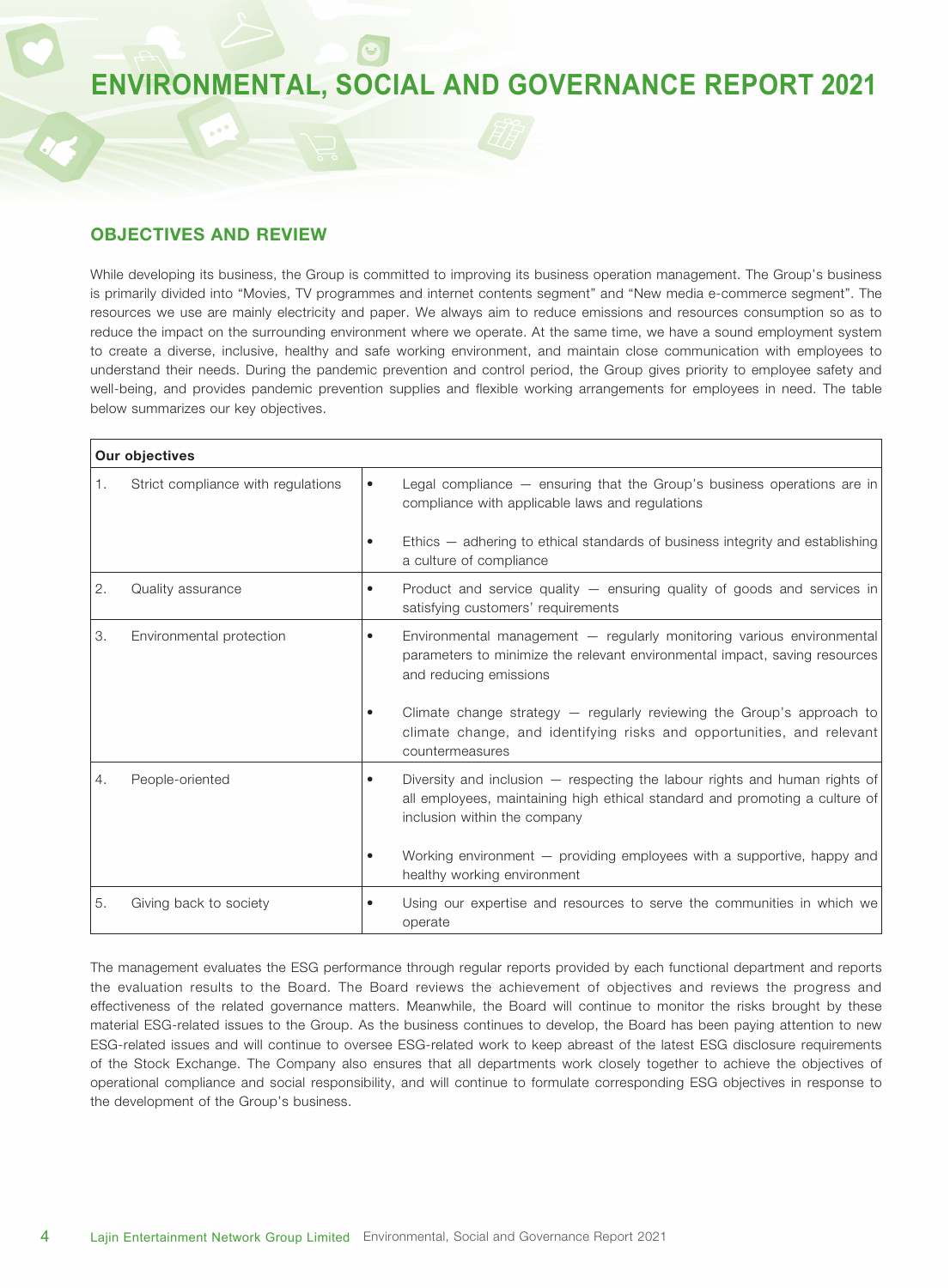### **REPORTING PRINCIPLES**

This report is prepared in accordance with the ESG Reporting Guide and based on the following four reporting principles – materiality, quantitative, balance and consistency.

Materiality: The Group has engaged stakeholders in the process of identifying, prioritizing and determining important ESGrelated issues that reflect the Group's significant impacts on the economy, environment and society. More details can be found in the section "Stakeholder engagement" and "Materiality assessment".

Quantitative: The ESG key performance indicators disclosed in this Report are supported by quantitative data and measurable criteria. The sources of all applicable data, calculation tools, methodologies, references and conversion factors used are disclosed in the presentation of emission data, where applicable.

Balance: This Report provides a complete, fair, clear and comparable overview of the Group's ESG policies and performance.

Consistency: To facilitate stakeholders' comparisons of the ESG performance of the Group from year to year, the same reporting and calculation methodologies are used as reasonably practicable in the preparation of this Report and material changes in the methodologies are set out in the relevant sections in detail. The Group will also add a note in the corresponding contents of the report to indicate any changes that may affect the comparison with previous reports.

### **REPORTING BOUNDARY**

The Group is primarily engaged in the provision of movies, TV programmes and Internet contents services and new media e-commerce business in Beijing. This Report focuses on the operations of all segments. The reporting boundaries of this Report is consistent with the same report for the year ended 31 December 2020.

#### **A. Environmental**

#### *A1: Emissions*

The principal activities of the Group are primarily the provision of movies, TV programmes and internet contents services and new media e-commerce business. As a result, the management believes that the emission of exhaust gas and greenhouse gas, the discharge of pollutants into water and soil, and harmful and non-hazardous wastes generated by the Group's operation have insignificant impact on the environment.

In compliance with the Environmental Protection Law of the People's Republic of China, the Group has been encouraging and conducting business in an environmentally responsible manner and has integrated environmental protection awareness into our daily operations. For example, we had issued instructions to employees to educate them on pollution and waste reduction especially during outdoor filming, for example, behaviors which destroy the natural environment and national heritage are strictly prohibited and approvals must be obtained from respective governmental departments before outdoor filming at national heritage or conservation areas. The Group has also promoted initiatives to mitigate environmental impacts among the Group by using energy-efficient products such as equipment carrying China Energy Labels.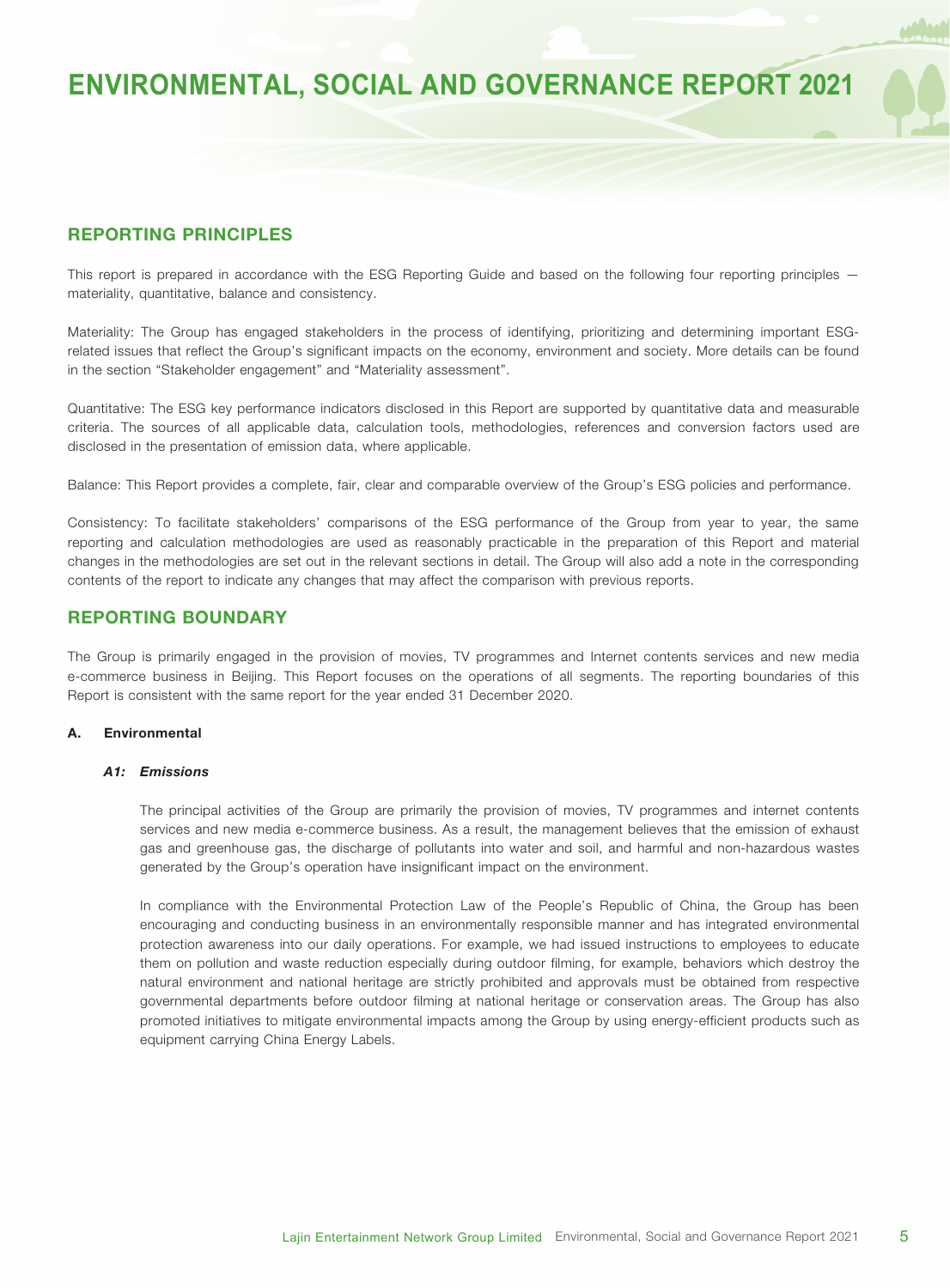Due to the nature of the Group's principal businesses, the Group does not have significant, direct greenhouse gas emissions. The Group's greenhouse gas emissions are generated mainly from electricity consumption in Beijing, the "Lajin Base". The Group's key performances indicators of greenhouse gas emissions and their intensities are as follows:

| <b>Greenhouse Gas Emission</b>                                     | 2021         | 2020         |
|--------------------------------------------------------------------|--------------|--------------|
|                                                                    |              |              |
| Carbon dioxide equivalent emission from indirect power consumption | 311,700 kg   | 237,328 kg   |
| Amount of carbon dioxide emitted per unit area                     | 55 kg/ $m^2$ | 42 kg/ $m^2$ |

The increase in volume and intensity of carbon dioxide emission in 2021, as compared to that in 2020, was attributable to gradually matured operation of the new media e-commerce business, which the increasing livestreaming services led to a higher utilization rate of the Lajin Base.

Electricity consumption is the main source of the Group's greenhouse gas emissions. The Group strictly controls and aims to gradually reduce emissions of greenhouse gas through a series of measures. For example, switch off the power in unused rooms, reduce standby energy consumption and use energy-saving lamps before long holidays. The Group predicts that the greenhouse gas emissions will stabilize and decrease in the following years by implementing energy conservation measures.

#### *A2: Use of Resources*

Due to the nature of the Group's operational activities, the use of resources are mainly related to the consumption of electricity and paper in the Lajin Base. Water consumption and packaging material used are relatively low to the Group.

At the Lajin Base, the Group has placed great emphasis on the "green office" concept and have promoted the 3R's concept – "Reduce, Reuse and Recycle" throughout daily operations. We will remind our employees to switch off all idle lights, computers, air-conditioners and other office equipment, to print and photocopy on both sides of paper, to promote paperless office which encourages them to send documents electronically, and using equipment carrying Energy Labels.

The volume of resources used by the Group in Beijing, the respective office areas and intensities are listed in the table below:

|                                           | 2021    | 2020    |
|-------------------------------------------|---------|---------|
|                                           |         |         |
| <b>Resources consumption</b>              |         |         |
| Electricity consumption (kWh)             | 490,489 | 245.174 |
| Paper consumption (piece)                 | 52,500  | 81,001  |
| Area of offices                           |         |         |
| Lajin Base $(m^2)$                        | 5,694   | 5.694   |
| Use of resources per unit of area         |         |         |
| Electricity consumption ( $kWh/m^2$ )     | 86      | 43      |
| Paper Consumption (piece/m <sup>2</sup> ) | 9       | 14      |

The increase in electricity consumption (and indirect greenhouse gas emissions) of the Group was mainly attributable to the higher utilization rate of Lajin Base with the increasing live-streaming activities in the Lajin Base.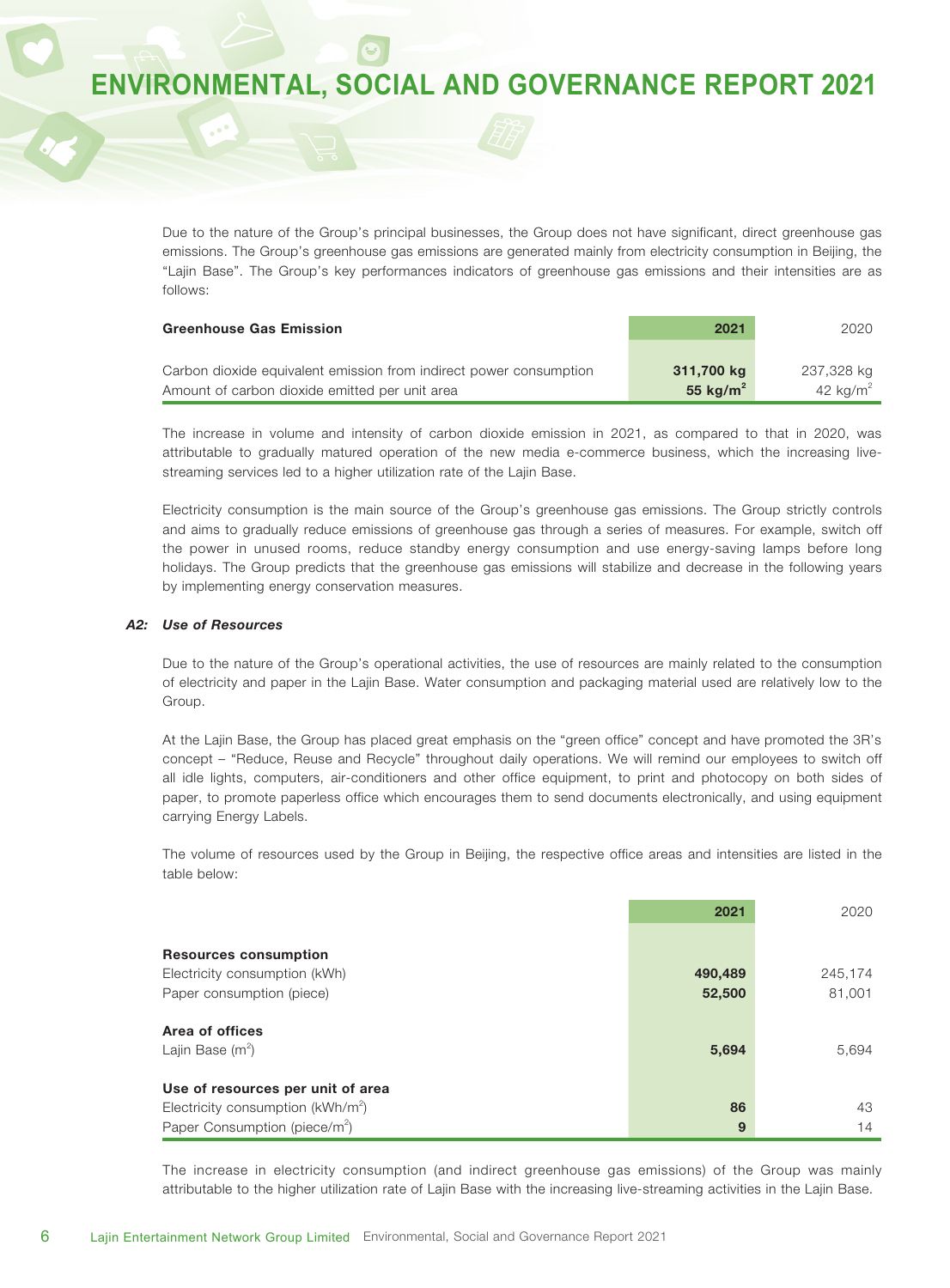#### *A3: The Environment and Natural Resources*

The existing businesses and media projects of the Group are not expected to pose a material threat on the environment, especially during outdoor filming, no damages shall be made to the environment. Throughout our planning of business activities, we have performed comprehensive assessments and considered minimizing potential impacts on the environment as one of our key assessment criteria. For example, we will consider the potential impacts caused to the environment during the selection of filming locations, no filming shall take place near any conservation areas which may bring negative impacts to them. As our attempt to raise the environmental protection awareness of our business partners (including media production outsourcing contractors, suppliers, production teams), we have shared our views with them on aspects of environmental protection such as efficient use of resources. The Group hopes that continuous improvement will make a contribution to the global ecological environment.

#### *A4: Climate Change*

Climate change might pose potential risks to the Group's business. In general, the new media e-commerce business is less affected by climate-related issues but production of movies and TV programmes may be influenced as it involves outdoor activities. Extreme weather conditions would affect the schedule of outdoor filming and threaten the safety of staff during outdoor activities. To mitigate the impact of climate-related issues on business operation, the Group pays close attention to the weather conditions to timely adjust shooting schedule. Furthermore, the staff have been trained to properly deal with emergencies.

#### **B. Social**

#### *(i) Employment and Labour Practices*

#### *B1: Employment*

The Group aims to provide employees with a comfortable and healthy working environment and ensure that their rights and interests are protected. The Group has established a sound system of human resources management covering various aspects of employment.

#### *Recruitment*

During our recruitment process, employees have been hired based on consideration of their experience, qualifications and knowledge. All employees have entered into written employment contracts prior to employment to ensure job title, job duties, working hours, holidays, remuneration, termination process and benefit are agreed.

#### *Promotion, compensation and dismissal*

We motivate employees by promotion and salary increments based on the results of regular performance appraisals. Staff dismissals are based on the relevant local laws and regulations, as well as the requirements stipulated in the employment contracts.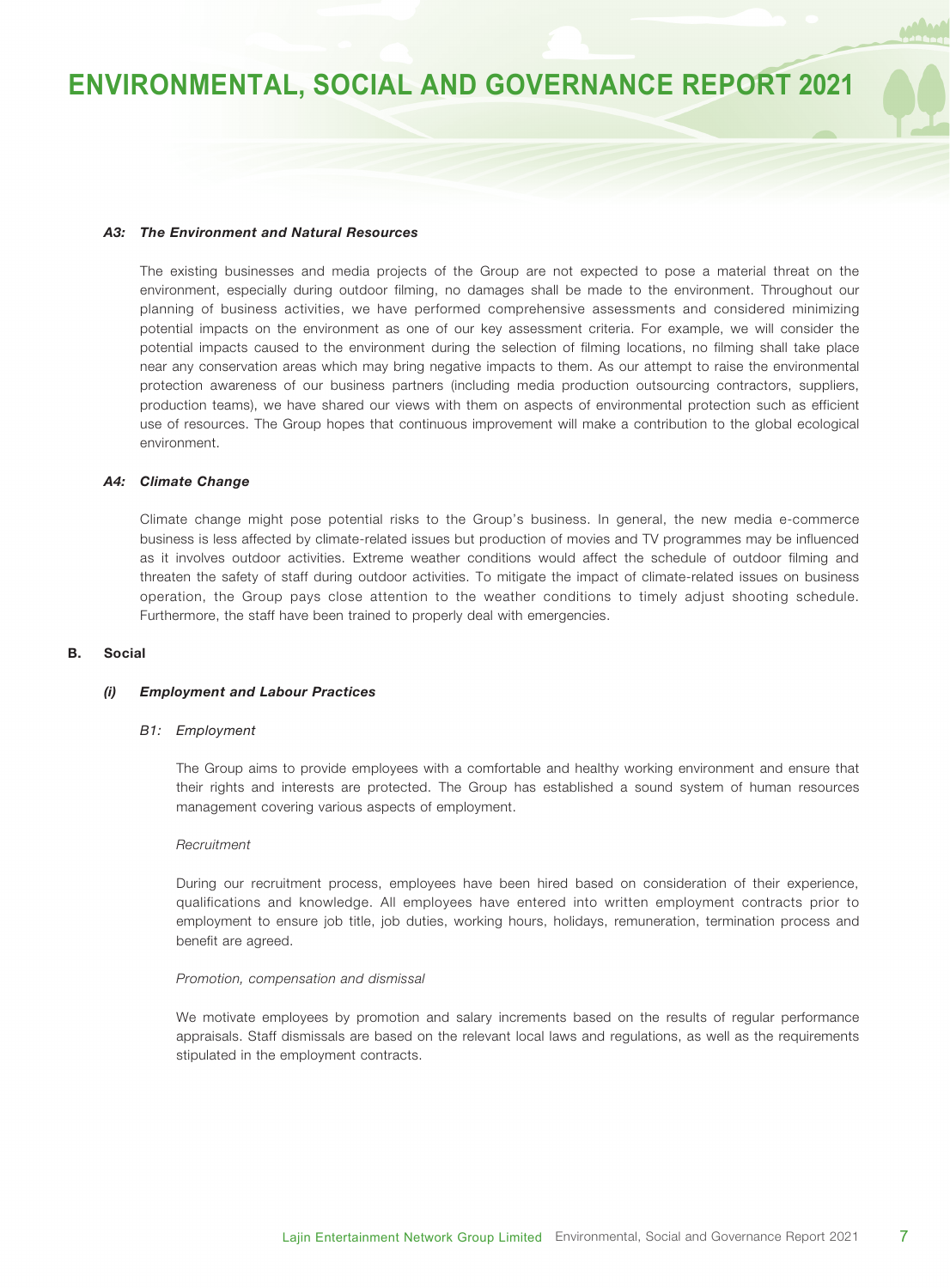#### *Working hours, rest periods and benefits*

Five-days work week arrangement has been adopted to facilitate work-life balance. In addition to all rest days and statutory holidays as specified in local laws and regulations, employees are entitled to paid annual leaves, maternity leaves, paternity leaves, marriage leaves and compassionate leaves. Employees are also entitled to benefits such as medical benefits and other benefits subject to the Group's human resources policies.

#### *Equal opportunity, diversity and anti-discrimination*

In accordance with our human resources policies and regulations, no discrimination on the grounds of age, gender, marital status, family status, sexual orientation, disability, race, nationality or religion, etc. shall be considered in any of our decision-making processes and during our daily operations. We believe that our employees should be treated equally and our employees or job applicants during the recruitment process should not be subject to any form of discrimination. As at 31 December 2021, the percentage of male and female employees (including Board members) we employed were approximately 53% (2020: 49%) and 47% (2020: 51%) respectively to promote the diversity of employees. At present, the Company has a female director on its Board of Directors. A Board of directors with diversity can uplift the standard of our corporate governance.

Human resources policies have been established to ensure the Group has strictly complied with all applicable laws and regulations of labor practices, particularly the Labor Law of the People's Republic of China and the Hong Kong Employment Ordinance.

The entertainment and cultural industry is one of those in which talents are difficult to retain, and its employee turnover rate is usually higher than those of other commercial enterprises. As at 31 December 2021, the Group had a total of 107 (2020: 61) employees, and 100 (2020: 36) employees resigned during the year. The distributions are as follows:

#### **Total Workforce**

#### **By gender:**

| Gender | <b>Number of employees</b> |      |
|--------|----------------------------|------|
|        | 2021                       | 2020 |
|        |                            |      |
| Female | 53                         | 31   |
| Male   | 54                         | 30   |
|        |                            |      |
| Total  | 107                        | 61   |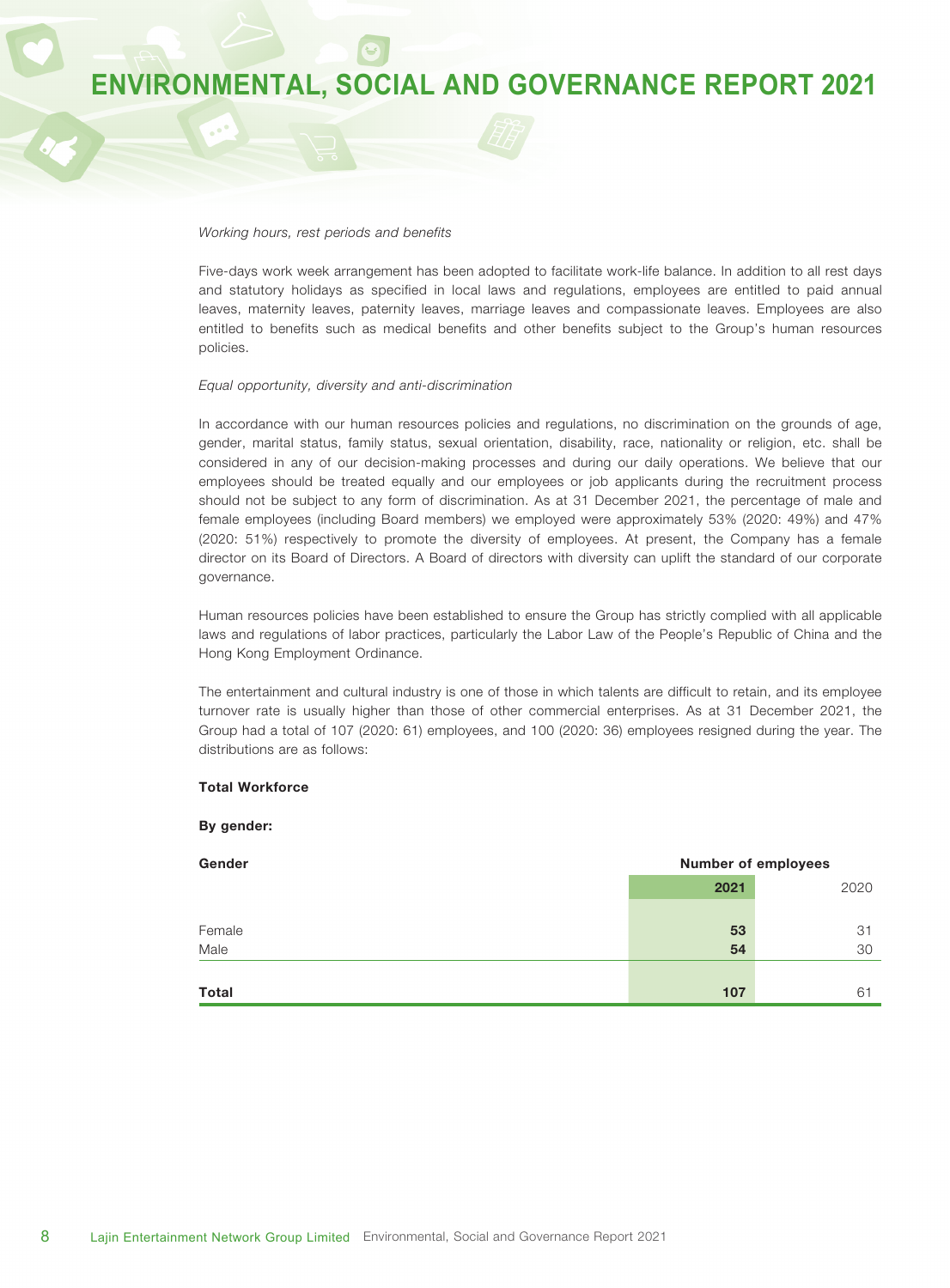### **By employee category:**

| <b>Employee category</b> | <b>Number of employees</b> |      |
|--------------------------|----------------------------|------|
|                          | 2021                       | 2020 |
|                          |                            |      |
| Senior management        | 6                          | 6    |
| Mid-level management     | 8                          | 6    |
| Non managerial employees | 93                         | 49   |
|                          |                            |      |
| <b>Total</b>             | 107                        | 61   |

#### **By age groups:**

| Age          | <b>Number of employees</b> |      |
|--------------|----------------------------|------|
|              | 2021                       | 2020 |
|              |                            |      |
| under 30     | 50                         | 39   |
| 30-50        | 52                         | 18   |
| over 50      | 5                          | 4    |
| <b>Total</b> | 107                        | 61   |
|              |                            |      |

#### **By geographical area:**

| Region       |      | <b>Number of employees</b> |
|--------------|------|----------------------------|
|              | 2021 | 2020                       |
|              |      |                            |
| Beijing      | 104  | 58                         |
| Hong Kong    | 3    | 3                          |
|              |      |                            |
| <b>Total</b> | 107  | 61                         |

#### **Resigned employees**

#### **Total turnover**

| <b>Employee turnover</b> | Percentage |      |
|--------------------------|------------|------|
|                          | 2021       | 2020 |
|                          |            |      |
| Total turnover           | 93%        | 59%  |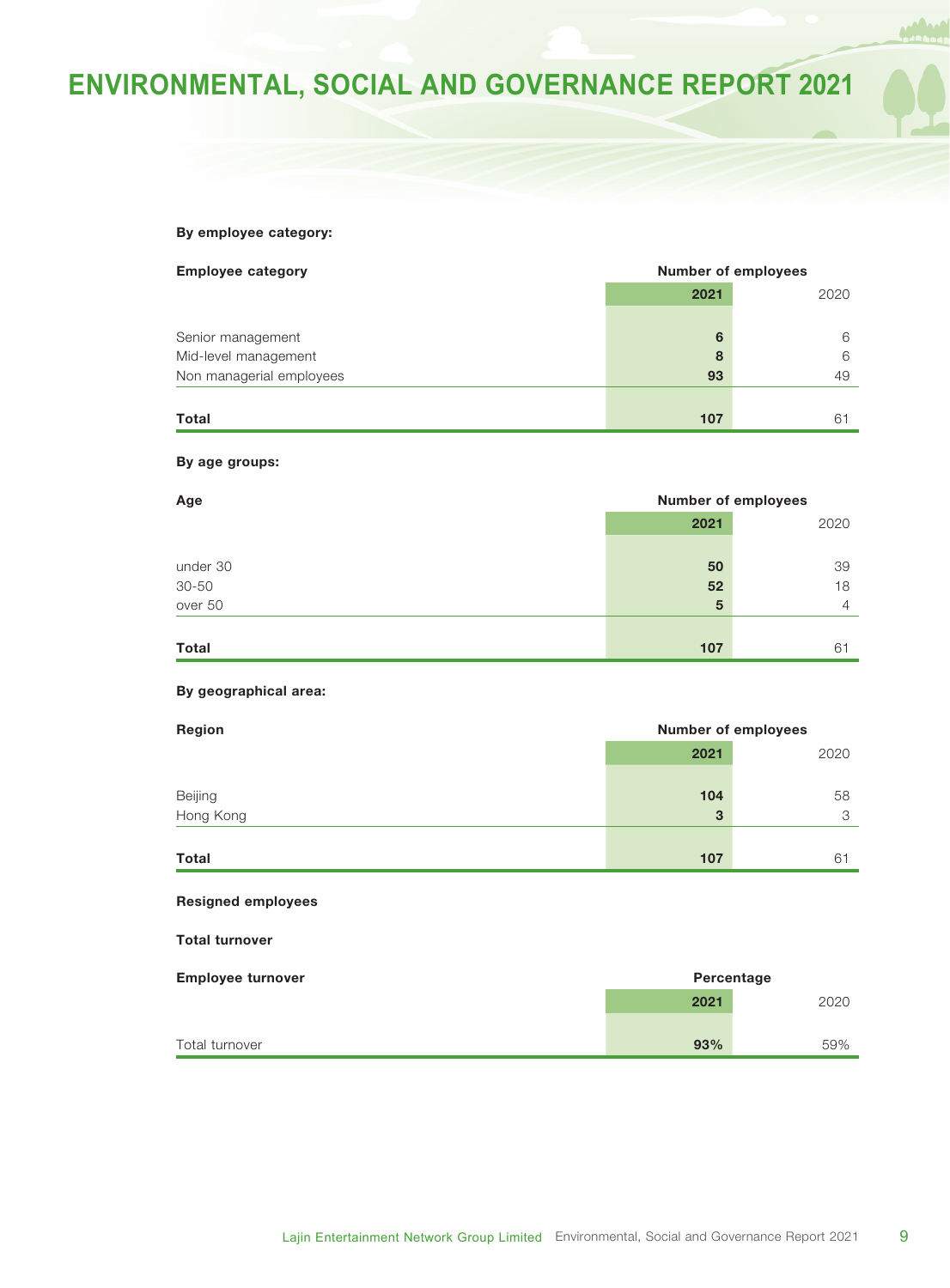#### **By gender:**

| Gender |      | Percentage |
|--------|------|------------|
|        | 2021 | 2020       |
|        |      |            |
| Female | 94%  | 65%        |
| Male   | 93%  | 53%        |

#### **By age groups:**

| Age       | Percentage |      |
|-----------|------------|------|
|           | 2021       | 2020 |
|           |            |      |
| under 30  | 120%       | 56%  |
| $30 - 50$ | 71%        | 44%  |
| over 50   | 60%        | 150% |

#### **By geographical area:**

| Region    | Percentage |      |
|-----------|------------|------|
|           | 2021       | 2020 |
|           |            |      |
| Beijing   | 96%        | 62%  |
| Hong Kong | 0%         | 0%   |

#### *B2: Health and Safety*

During our daily operations, one of our major concerns is to ensure health and safety of our employees, actors and production crews, we believe that a safe working environment can uphold the adherence to our people-oriented principles, and to protect our employees from any occupational diseases or injuries. During the Reporting Year, the Group did not encounter any lost days due to occupational diseases, injuries or work-related fatalities throughout the past three years.

At the office and filming locations safety guides for preventing employees/actors from occupational hazards have been placed in observable area or made available to stuntman in the work places to address health and safety issues, especially during dangerous shooting scenes. Besides, we encourage our contractors and business partners to place a strong emphasis on employees' health and safety issues, in terms of occupational hazards.

During the Reporting Year, the Group ensures full compliance with the applicable laws and regulations such as the Law of the People's Republic of China on Prevention and Control of Occupational Diseases and relevant occupational health and safety laws and regulations. The Group has maintained a healthy and safe working environment and there is no occurrence of work-related fatalities or work injury during the Reporting Year. As the Group is principally engaged in cultural and entertainment-related businesses, we believe that the risk of occupational hazards are relatively low.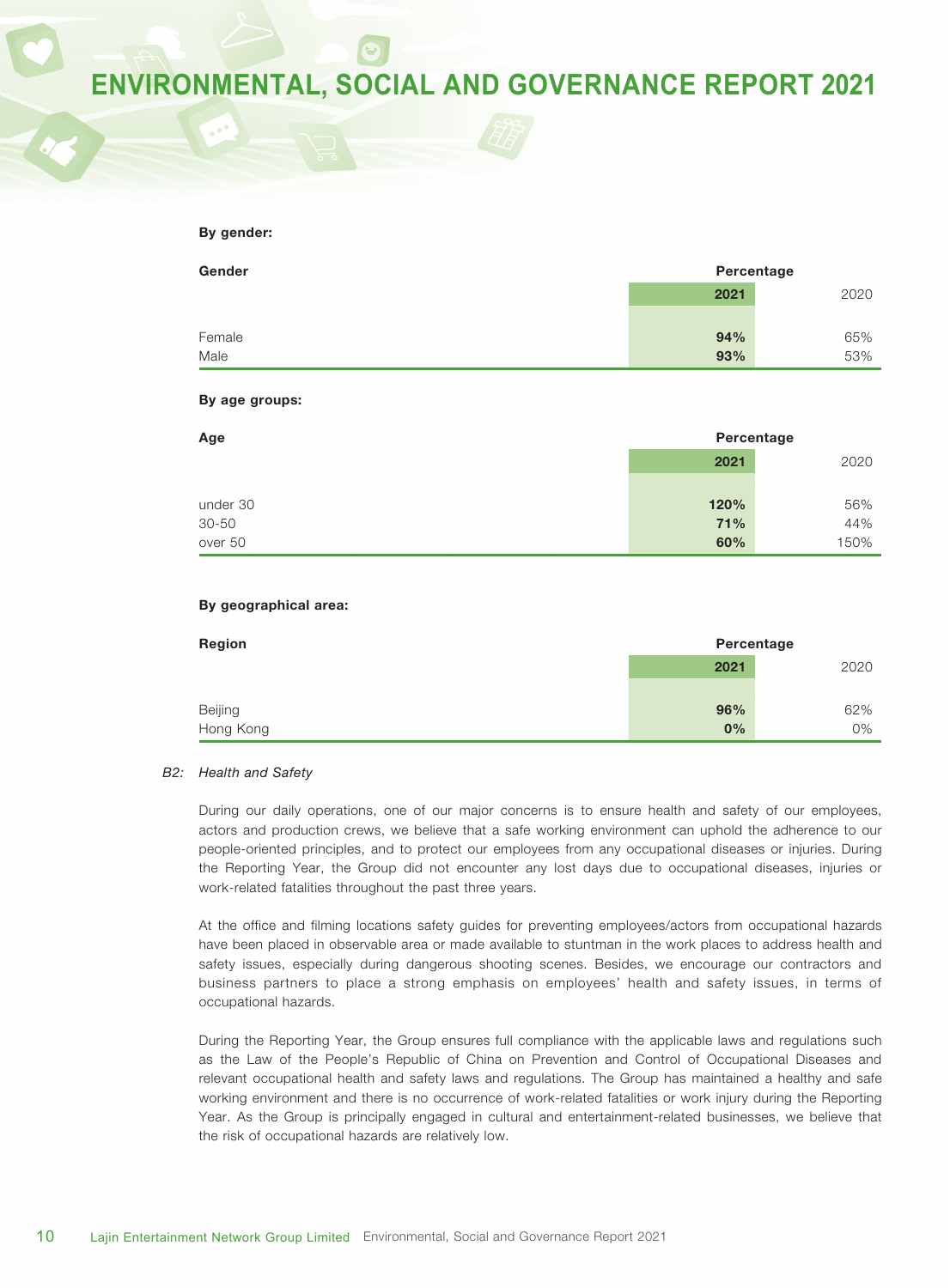In response to the continuous effect of the novel coronavirus (COVID-19), the Group has established several infection preventive measures to protect the health and safety of staff:

- Encouraged our staff to take vaccination and perform regular PCR testing according to government requirement;
- Performed office cleaning and disinfection on a timely basis;
- Encouraged our staff to avoid taking public transport;
- Restricted outsiders at entrance of office premise and required all staff to perform mandatory body temperature checks upon access to the office;
- Reminded the employees to maintain good personal hygiene such as the need to wear surgical masks properly in office and washing hands frequently;
- Requested each staff to report their health status every day and scan ID code to verify travelling of staff; and
- Requested our employees who had travelled outside Beijing recently to stay at home for 7 to 14 days for self-quarantine

#### *B3: Development and Training*

Apart from providing reading materials for directors to ensure that they keep updated with the latest regulatory requirements and corporate governance practices, employees are also recommended to participate in continuous learning activities. Subsidies are offered to our employees for attending training courses or seminars organized by professional institutions to enhance their professional and technical skills. Further, we always provide opportunities to our employees with learning experience gained through work assignments to build up their ongoing job skills and soft skills which benefit their career development.

The Group provides appropriate training according to the requirements and needs of various departments to staff, including skills training to senior management, system and quality training to all staff. During the Reporting Year, we continuously provide tailored training and career guidance to our staff with technical knowledge and skillsets in respective of their job position.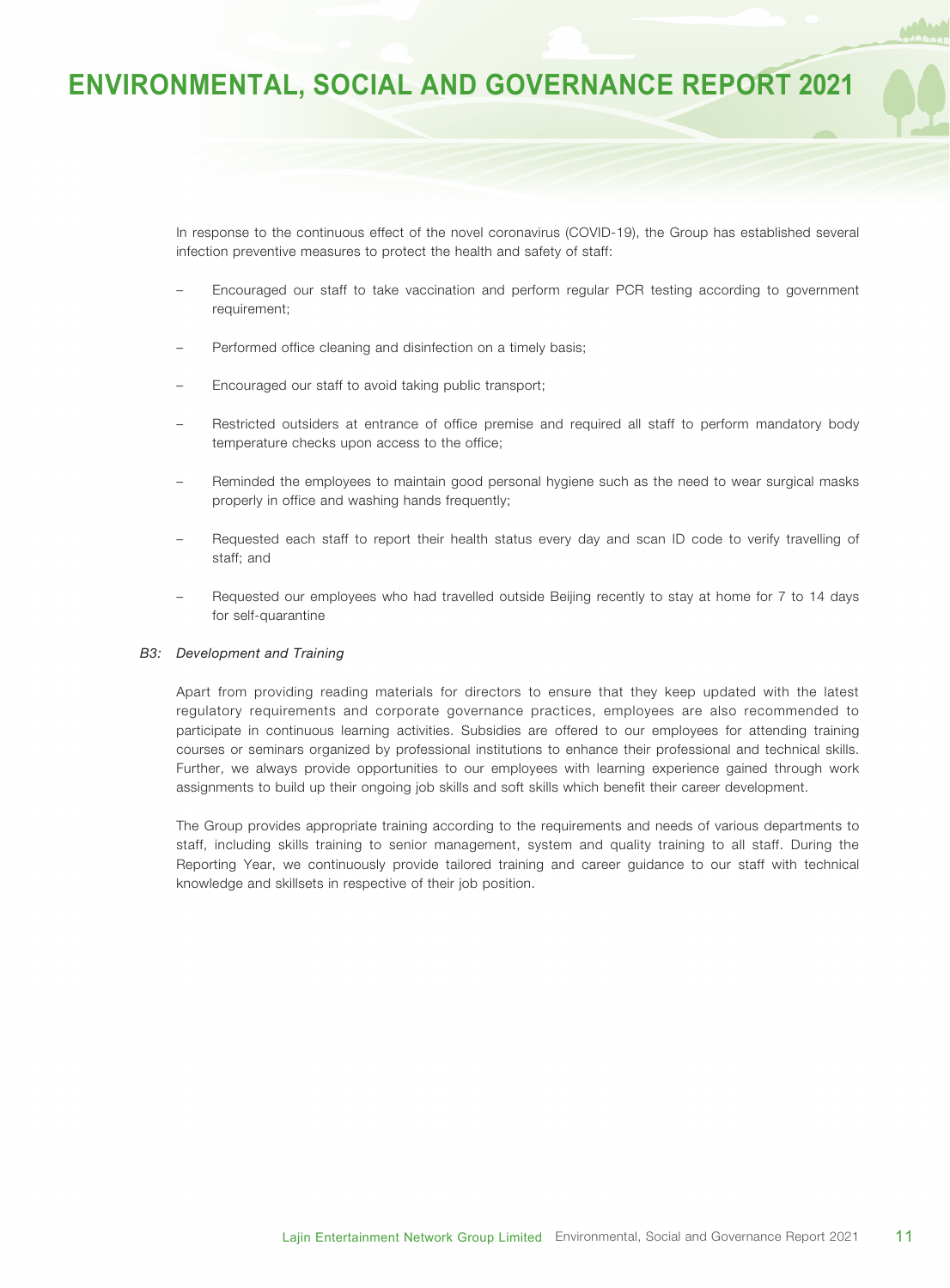A summary on relevant training related KPIs of the Group in the Reporting Year is disclosed as follows:

The percentage of employees trained:

| <b>KPI</b>                        | 2021   |            |
|-----------------------------------|--------|------------|
|                                   | number | percentage |
|                                   |        |            |
| Total number of employees         | 107    |            |
| Total number of trained employees | 91     | 85%        |
| By gender                         |        |            |
| Male                              | 42     | 46%        |
| Female                            | 49     | 54%        |
|                                   |        |            |
| By employee category              |        |            |
| Senior management                 | 1      | 1%         |
| Middle level management           | 8      | 9%         |
| Non managerial employees          | 82     | 90%        |

The average training hours:

| <b>KPI</b>               | 2021  |                 |
|--------------------------|-------|-----------------|
|                          | hours | average (hours) |
| Total training hours     | 273   | 3               |
| By gender                |       |                 |
| Male                     | 126   | 3               |
| Female                   | 147   | 3               |
| By employee category     |       |                 |
| Senior management        | 3     | 3               |
| Middle level management  | 24    | 3               |
| Non managerial employees | 246   | 3               |

#### *B4: Labour Standards*

Child labour and forced labour are strictly prohibited within the Company. Laws and regulations regarding the hiring of child actors (including the Provisions on the Prohibition of Using Child Labor and the Provisions on Special Labor Protection of Underage Laborers of the Labor Law of the People's Republic of China) are also strictly followed if necessary. Recruitment requirements, especially regarding the prohibition of recruitment of child and forced labour are set out in our human resources policies. During the recruitment process, review of job applicant's identity information is required, background checks and reference checks of potential employees may also be conducted. Applicants who fail to meet the legal requirements would not be hired.

If any cases related to child and forced labour are discovered, we will immediately investigate the causes to ensure no child labour exists and no employees work overtime on an involuntary basis.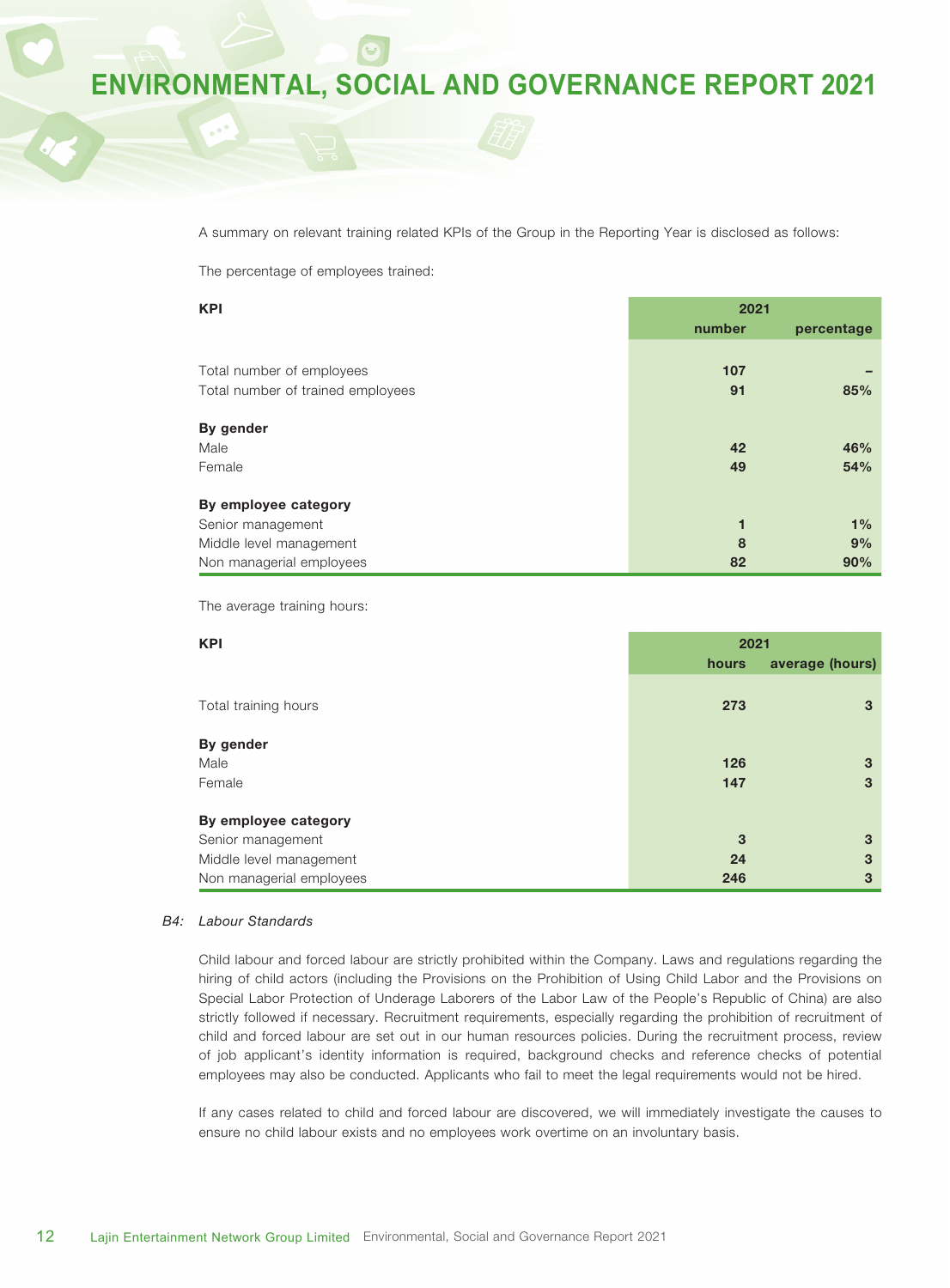Besides, we will give our major contractors, especially outsourced contractors and production crews, a reminder regarding the prohibition of child labour and forced labour. If reporting of such cases are identified, we will conduct investigations in detail.

The Group ensures full compliance with relevant labour legislation of Hong Kong and the PRC. During the Reporting Year, we did not engage child actor and did not receive any complaints or reporting of a child labour or forced labour.

#### *(ii) Operating Practices*

#### *B5: Supply Chain Management*

During business activities, we encourage our contractors and business partners to uphold a high standard of ethics that is similar to us. During the selection phase of our business partners, assessments are based on a variety of criteria. In addition to the quality of services, criteria such as attitude towards environmental and social issues are also taken into consideration in evaluating our potential contractors and business partners. With all other factors equal, priority will be given to potential business partners who are actively fulfilling environmental and social responsibilities. In the meantime, management oversees the on-going business projects in preventing and mitigating any environmental and social impacts.

During the Reporting Year, the Group had a total of 8 key suppliers, which they were all located in China.

The Group has formulated policies and procedures to standardize the selection, evaluation and monitoring procedures of suppliers in a fair, open and impartial manner. With the establishment of the joint supplier review team, all departments and subsidiaries are required to submit approval forms to the joint supplier review team for the procurement of various items or the leasing of equipment. To ensure fairness and independence of the procurement workflow, procurement can only proceed after the review and approval from the joint supplier review team.

The Group concerns the environmental and social risks along the supply chain. Before co-operation, a preliminary survey on new suppliers should be conducted, and all the existing suppliers should be subject to an annual assessment. Suppliers are selected based on several key indicators, including suppliers' credibility, quality of service or products, as well as their environmental and social practices. The responsible employees will score the performance of suppliers through the year according to key indicators. Those with poor performance will be excluded from the supplier list.

Environment is an essential element that needs to be considered in the process of procurement and has been incorporated in practices of selecting suppliers. For every procurement, recyclable products with great durability will be given priority. Besides, the Group prefer suppliers that utilize clean technology and generate fewer emissions with a view to developing a long term strategic relationship with them to sustain business growth of the Group.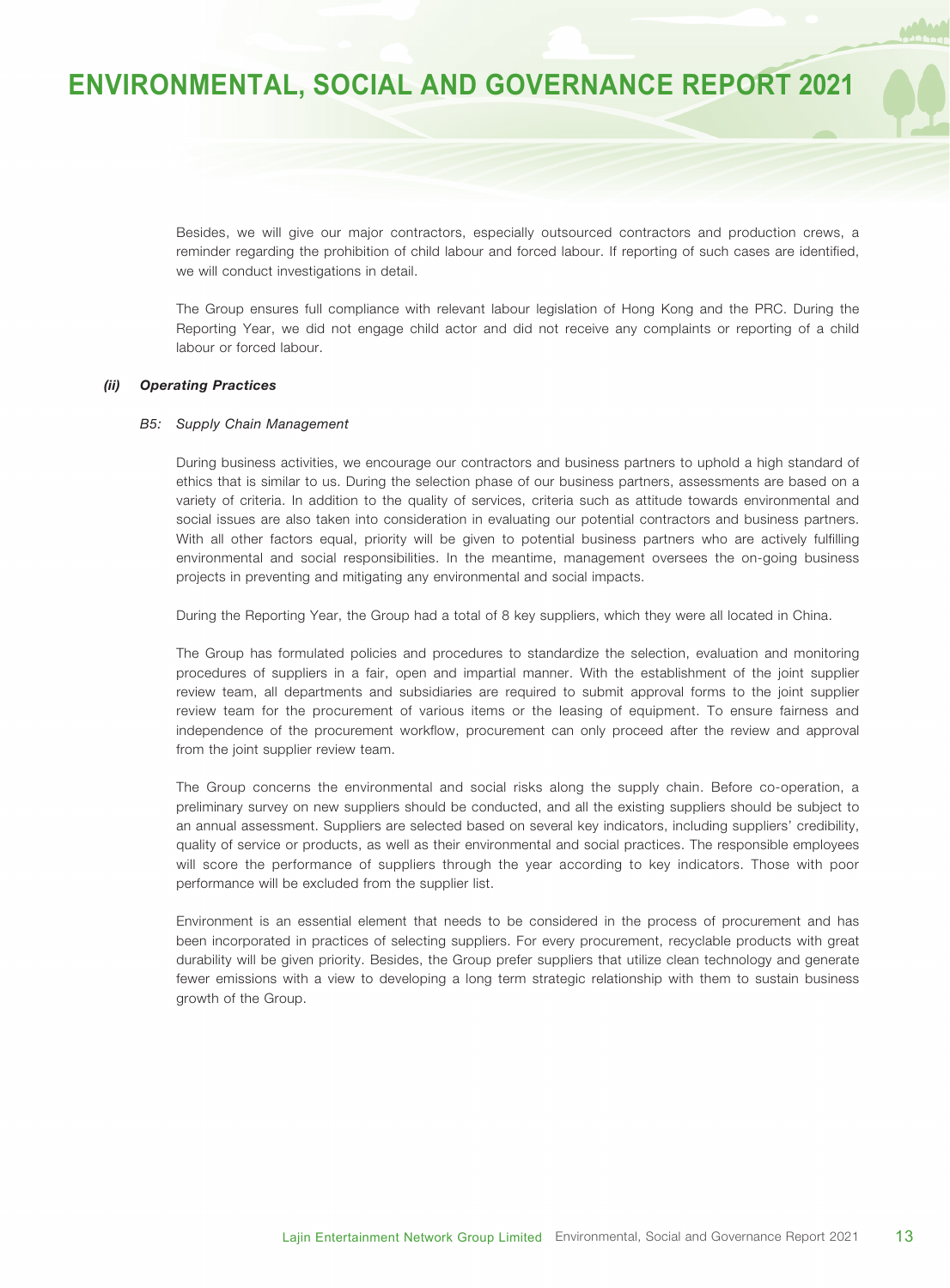#### *B6: Product Responsibility*

Music, movies and television are one of the Group's core businesses, which are required to comply with Mainland China's Provisions on the Administration of Radio and Television Program Production, Regulations on the Administration of Movies, Film Industry Promotion Law, permits, licenses and approval, as well as the relevant regulations in relation to music, movies and television businesses.

The Group emphasizes the importance of proper advertising and compliance with relevant requirements of media advertisements, such as posters, trailers, online advertising material and the timely response to audiences or the public. To meet different needs of the audience, we strive to build long-term relationships with existing and potential audience and suppliers, understand their needs and concerns, and accept and respond to their comments and requests. During the Reporting Year, the Group has not received any complaints from audiences or the public or encountered any litigation regarding the movies released. The Group strictly complies with all relevant regulations regarding the movie advertisements as well as the released movie itself.

For the new media e-commerce business, the Group complies with the Consumer Protection Law, Advertising Law, Product Quality Law and other relevant laws and regulations, by ensuring that there are no false and misleading messages in our live-streaming contents. During the Reporting Year, the Group did not identify any material non-compliance of the laws and regulations related to the quality of products for the new media e-commerce business.

Besides, we stress the importance of safeguarding and protecting our intellectual property rights, i.e. movies and other copyrights, trademarks, domain names, and we strictly comply with Personal Data (Privacy) Ordinance, Copyright Law of the People's Republic of China, Contract Law of the People's Republic of China and relevant laws and regulations related to the protection of intellectual property rights. For the strict prevention of copyright infringements, the Group signs non-disclosure agreements with all contractors and business partners. The confidentiality clause includes provisions prohibiting unauthorized use of movie copyrights.

#### *B7: Anti-Corruption*

The Group is committed to and prohibits any form of corruption such as bribery, money laundering, extortion and fraud. We believe that our employees, contractors and business partners have maintained a strong ethical conduct during operations. Terms have been included in employment or service contracts to ensure that all parties act in accordance with our requirements on anticorruption. The management has also signed the Letter of Commitment to Integrity (《高管廉潔履職承諾函》).

During the Reporting Year, we have strictly complied with relevant laws and regulations including the Prevention of Bribery Ordinance of Hong Kong, the Criminal Law of the PRC, and the Interim Provisions on Prohibiting Commercial Bribery, and there was no litigation nor complaints regarding corruption, bribery, money laundering, extortion and fraud.

The Group has established whistle-blowing procedures to encourage employees to report corruption incident through a confidential channel. Every report will be sent to the Audit Committee for follow up and conducting evidence-based investigations.

With the establishment of the anti-corruption mechanism as mentioned above, the Group is committed to maintaining a high level of ethical culture. Relevant training will be arranged when necessary.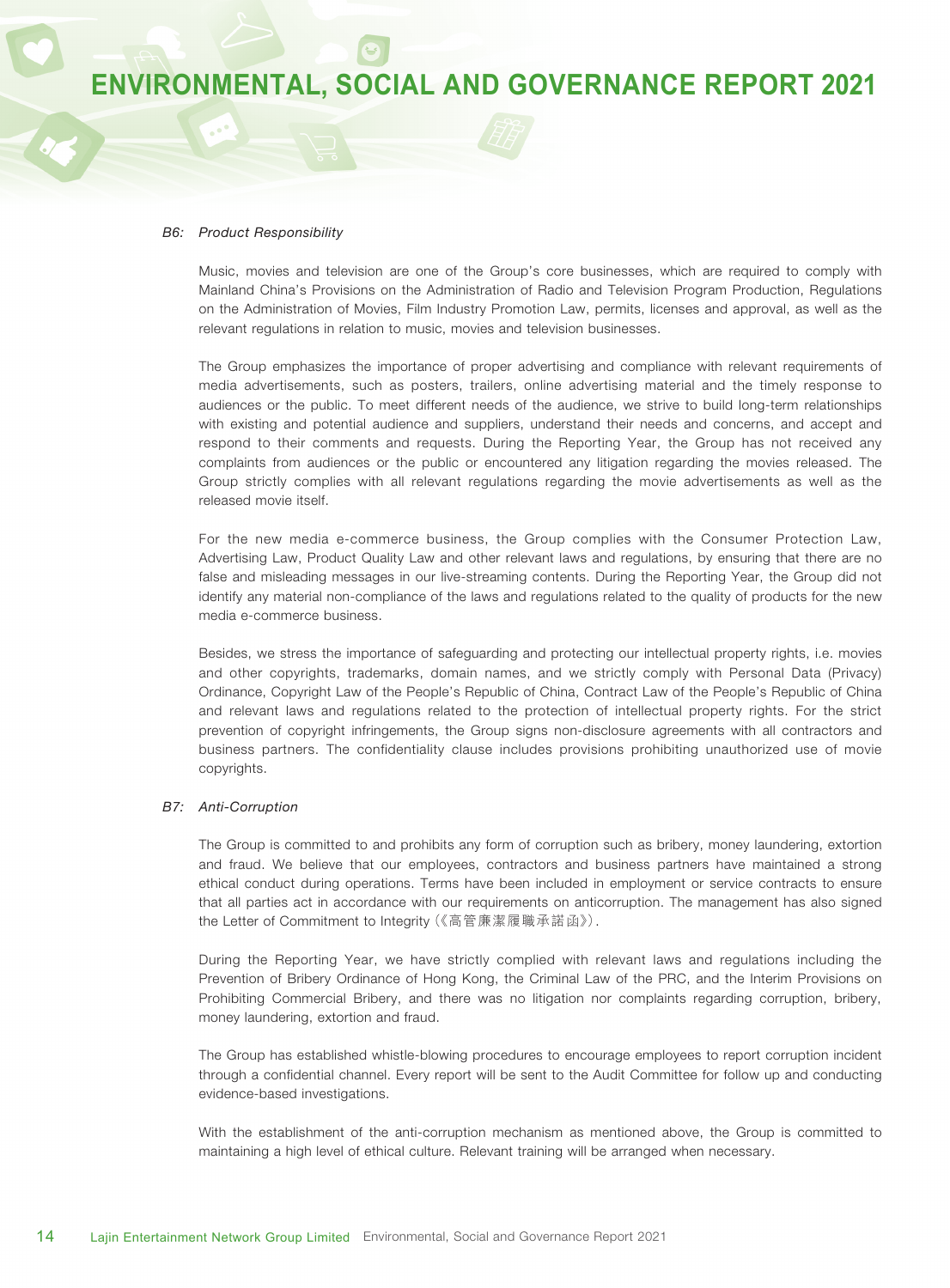#### *(iii) Community*

#### *B8: Community Investment*

We provide opportunities for our employees to be a part of our local communities. We encourage our employees to actively participate in public conventions, conferences, exhibitions and events, with a particular focus on promoting the development of media industries and community investment.

We encourage our employees to volunteer their time and skills in contributing to the society, and at the same time enriching their knowledge of environmental and social issues, to prevent and mitigate any potential and actual negative impacts on the community.

The live-streaming e-commerce industry players have begun to pay more attention to the social responsibility along with the industry evolution and stakeholders' expectation. To cater for the rural revitalization strategy as mentioned in both 14th Five-Year Plan and the Long-Range Objectives Through the Year 2035, the major e-commerce platforms have started to focus more on issues of high social value such as green and lowcarbon, rural revitalization, and public welfare, and they have achieved outstanding results in rural revitalization. In the coming year, the Group will focus on developing business in agriculture, rural areas and farmers, and fulfil social responsibilities in addition to commercial operations at the same time, so as to show support for the overall development of the country and the industry.